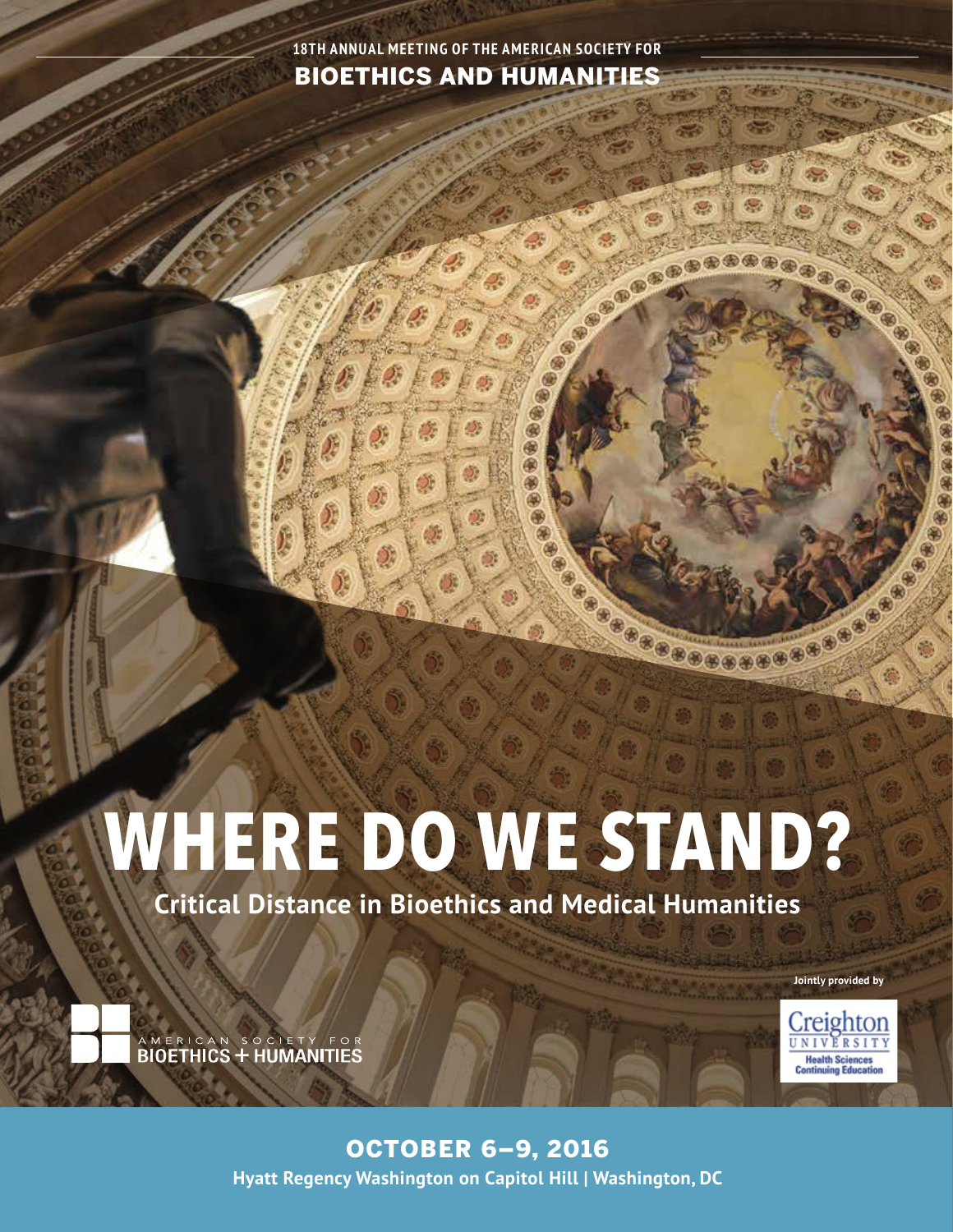# SCHEDULE AT A GLANCE

## **Thursday, October 6**

**8 am–Noon** Preconference Sessions

**1:30–5 pm** Concurrent Sessions

**5:15–6:30 pm** Welcome Plenary Session

**6:30–8 pm** Opening Reception with Exhibits and Poster Display

# **Friday, October 7**

**7–9 am** Continental Breakfast in the Exhibit Hall Meet-the-Professor Session

**8–9 am** Concurrent Sessions

**9:15–10:15 am** Plenary Session

**10:45 am–12:15 pm** Concurrent Sessions

**12:15–1:45 pm** Lunch (on your own)

**12:45–1:45 pm** Affinity Group Meetings

**2–3:20 pm** Concurrent Sessions

**3:45–5:30 pm** Annual Members' Meeting Award Presentations President's Address

**6–7 pm** Affinity Group Meetings Reception for New Members and **Students** 

#### **Saturday, October 8**

**7–8 am** Affinity Group Meetings

**7–9 am** Continental Breakfast in the Exhibit Hall

**8–9 am** Concurrent Sessions **9:15–10:15 am** Plenary Session

**10:45 am–12:15 pm** Concurrent Sessions

**12:15–1:45 pm** Lunch (on your own)

**12:45–1:45 pm** Affinity Group Meetings

**2–5:30 pm**  Concurrent Sessions

**6–7 pm** Affinity Group Meetings

#### **Sunday, October 9**

**7–8 am** Continental Breakfast

**8–9 am** Concurrent Sessions

**9:15–10:45 am** Workshops and Papers

**11 am–Noon** Concurrent Sessions

# ABSTRACTS AND SPEAKERS

Complete information for the concurrent and poster sessions—including titles, presenters and coauthors, and abstracts—will be available early in the summer. You can use the ASBH conference app or mobile website to decide which paper, panel, workshop, and poster presentations to attend and build your own schedule in advance. You can also view floor plans of the exhibit hall and maps of Washington, DC. Watch the ASBH website for more information.

#### **ABOUT ASBH**

**ASBH is a multidisciplinary not-for-profit organization dedicated to promoting an exchange of ideas and fostering multidisciplinary, interdisciplinary, and interprofessional scholarship, research, teaching, policy development, professional development, and collegiality among people engaged in all endeavors related to clinical and academic bioethics and the health-related humanities. The more than 1,800 members of ASBH are healthcare professionals, teachers, consultants, and others who have an interest in the fields of bioethics and humanities.**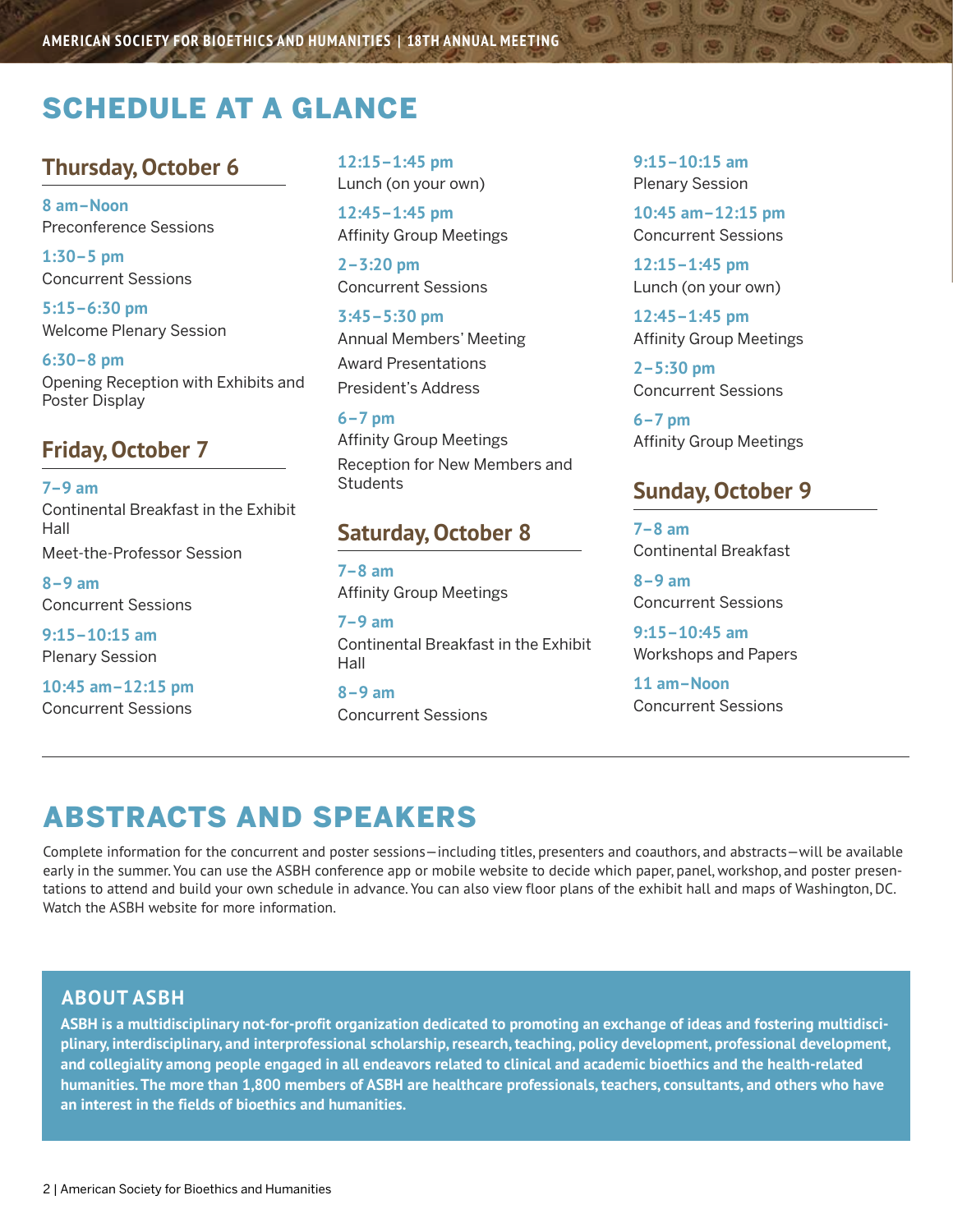# PRECONFERENCE ESSIONS

# **Thursday, October 6**

#### **8 am–Noon**

#### **Navigating Federal Funding for Bioethics Research: From Soup to Nuts (001)**

E. Charlisse Caga-anan, JD MA, National Cancer Institute, Bethesda, MD Liza Dawson, PhD, National Institute of Allergy and Infectious Diseases, Bethesda, MD Kelly Edwards, PhD, University of Washington, Seattle, WA Karin Helmers, PhD, National Institutes of Health, Bethesda, MD Maria Merritt, PhD, Johns Hopkins Bloomberg School of Public Health, Baltimore, MD Helene Starks, PhD MPH, University of Washington, Seattle, WA

The complex and shifting landscape of federal funding makes it challenging for new and experienced applicants alike to know how best to position an application for an empirical or conceptual research project within the broad range of biomedical and clinical bioethics scholarship. The design, structure, and methodologies used in bioethics research differ significantly from those of most other scientific projects, yet all must conform to the same grantsmanship standards. This interactive workshop, facilitated by experienced federal program officers and funded bioethics researchers, will provide tools and insights for planning a bioethics research project, being creative in framing a project, and understanding the grant application process, including peer review. Panelists will frame the issues and opportunities for both junior and mid-career bioethicists and give tailored feedback to participants on their current research projects and ideas.

#### **8 am–Noon**

#### **Opening the Black Box of Ethical Analysis—Generating and Strengthening Ethical Arguments and Counterarguments to Improve the Quality of Ethics Consultation (002)**

David J. Alfandre, MD, National Center for Ethics in Health Care, New York, NY Kenneth A. Berkowitz, MD, VA National Center for Ethics in Health Care, New York, NY Barbara L. Chanko, MBA RN, VA National Center for Ethics in Health Care, New York, NY Lisa Lehmann, MD PhD, VA National Center for Ethics in Health Care, Washington, DC

This workshop offers a learner-accessible approach to the development of a core competence in healthcare ethics consultation and aims to demystify the "black box" of ethical analysis by teaching and demonstrating how to evaluate evidence and arguments for and against different options as part of a consultation. Working in groups, participants will apply the ethical analysis framework and learn to categorize an ethical analysis according to three types of standard rationales: credo, consequence, and comparison.

#### **8 am–Noon**

#### **Conflict Resolution for the Clinical Setting (003)**

Haavi Morreim, JD PhD, University of Tennessee, Knoxville, TN

This workshop provides basic skills for conflict resolution in the clinical setting for use in difficult conversations, coaching, negotiation, facilitation, assisted negotiation, and bioethics mediation. Engaging in practice exercises based on common clinical confrontations, participants will learn techniques—managing expectations, normalizing, active listening, verbal mirroring, reframing, and affect labeling—for building trust and enabling those in conflict to come to their own agreements. The Joint Commission finds that communication problems underlie at least 70% of sentinel events and now requires all healthcare organizations to have processes for addressing conflict. With proper training and skills, ethics committees and consultants may be well-positioned to help implement the system-wide conflict resolution processes now being promoted by bioethicists and healthcare lawyers alike.

#### **9:30 am–Noon**

#### **Tour of the National Geographic Museum (004) The Greeks: Agamemnon to Alexander the Great**

Join your ASBH colleagues on a guided tour through 5,000 years of Greek culture in this world-class exhibit celebrating kings, scholars, poets, and philosophers. More than 500 priceless treasures—many of which have never been displayed outside of Greece—reveal how the ancient Greeks saw themselves, their society, and their gods. The exhibit highlights how Greek culture shapes the arts, science, medicine (think Hippocratic Oath!), philosophy, and theater. During the bus ride to and from the museum, Robert Baker, chair of the ASBH History of Medical Ethics Affinity Group, and Susan Lederer, professor of history of medicine and bioethics at the University of Wisconsin School of Medicine and Public Health, will engage participants in a discussion of this once-in-a-lifetime experience. The fee covers the cost of transportation, the museum entrance fee, and a guided tour. All participants are required to pay the fee and travel as a group (though you'll also have a half hour at the museum on your own). Space is limited, and reservations will be honored on a first-come, first-served basis.

**The preconference sessions are extra-fee events. Please see boxes D and E on the registration form for information about fees.**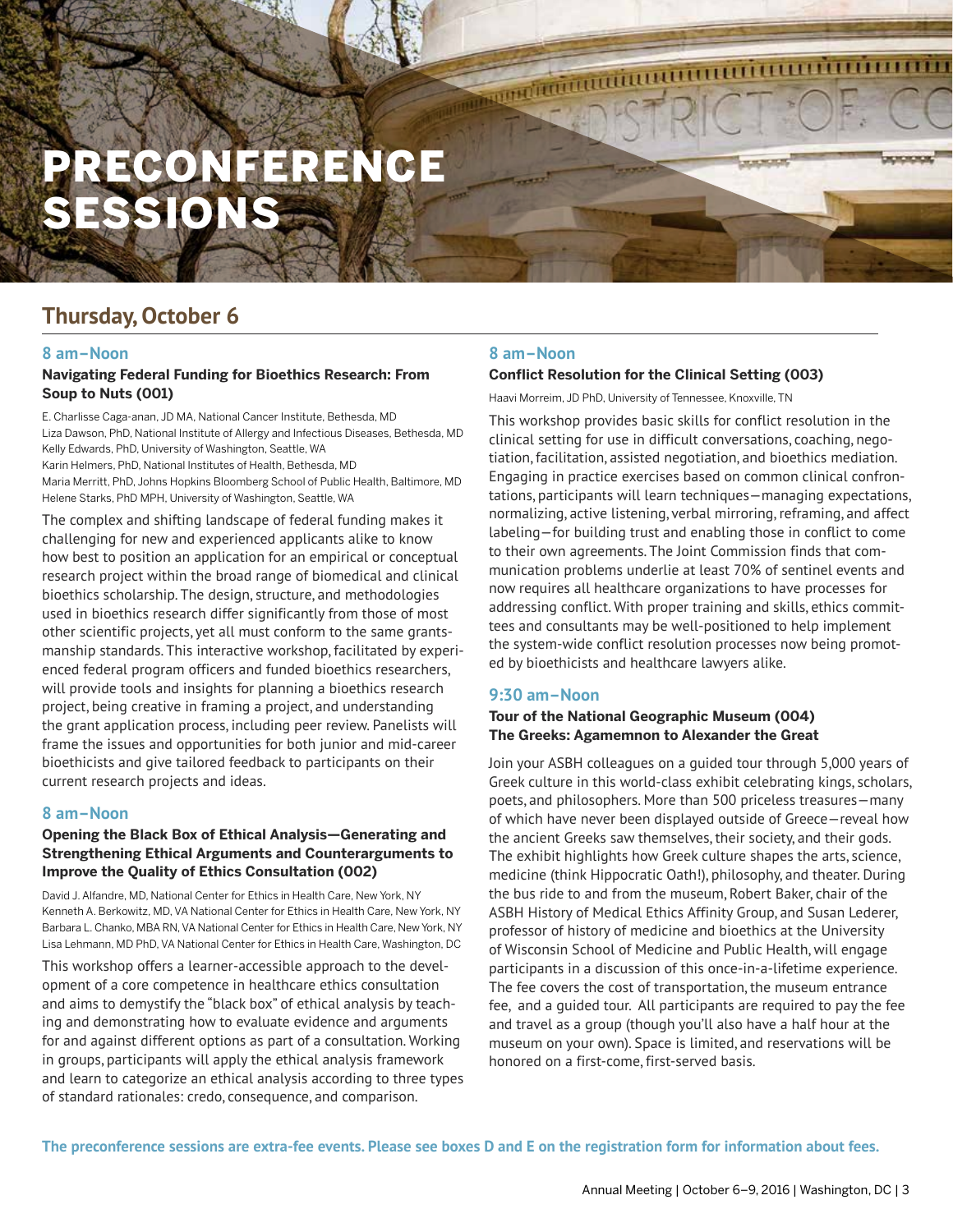# SCHEDULE *with* FEATURED EVENTS

# **Thursday, October 6**

#### **1:30–5 pm**

Concurrent Sessions

#### **1:30–2:30 pm**

Special Session

#### **Reflection from the Nation's Capital: Looking to the Future of National Bioethics Advisory Bodies**

Ruth Faden, PhD MPH, Berman Institute of Bioethics, Baltimore, MD Christine Grady, PhD RN FAAN, National Institutes of Health, Bethesda, MD Jason Schwartz, PhD, Yale School of Public Health, New Haven, CT Nicolle Strand, JD, Presidential Commission for the Study of Bioethical Issues, Washington, DC

National bioethics advisory bodies have existed in the United States since the 1970s, turning small-scale conversations about bioethics at the bedside and the lab bench into national conversations. Dozens of prominent bioethicists and experts from an array of disciplines have answered the call to serve. The Presidential Commission for the Study of Bioethical Issues devoted its two final meetings to consideration of how bioethics advisory bodies in the United States and elsewhere have operated and have informed public policy. During this session, prominent bioethicists will consider the history of bioethics advisory bodies, offer lessons for the future, and invite discussion with the audience.

#### **5:15–6:30 pm**

Welcome Plenary Session

#### **Doubling Time: Chronicles of a Cancer Insider**



Julie Saba, MD PhD, Children's Hospital Oakland Research Institute, Oakland, CA

The distance between doctor and patient is as small as the distance between the doctor's mouth uttering a diagnosis and the patient's ears. Empathy is a crucial aspect of doctoring and, being

human, doctors will sooner or later seek empathy as patients. As an oncologist and cancer researcher who also has leukemia, the presenter has scrutinized the condition from every angle and will share her alternating perspectives as she moves forward on all fronts.

#### **6:30–8 pm**

Opening Reception with Exhibits and Poster Display

# **Friday, October 7**

#### **7–9 am**

Continental Breakfast in the Exhibit Hall

Meet-the-Professor Session

The Meet-the-Professor session provides an opportunity for students and early-career scholars to share breakfast and conversation with distinguished faculty members. Seats are available to meeting registrants on a first-come, first-served basis. Application forms will be available in July, and confirmations will be mailed in September. Watch the ASBH website or call 847.375.4745 for more information. Don't miss this chance to confer with a leader in the field of bioethics and the medical humanities.

## **8–9 am**

Concurrent Sessions

#### **9:15–10:15 am**

Plenary Session

**Consensual vs. Coercive Mental Health Treatments: New Manifestations of an Old Dilemma**



Paul S. Appelbaum, MD, New York State Psychiatric Institute, New York, NY

Coercive approaches date to the very beginnings of organized mental health treatment. Despite the expectation of reformers in the last third of the twentieth century that coercive approaches would

wither away, they have not disappeared and may not even have diminished. This presentation looks at the practice of coercive interventions, the justifications offered, and the likely future of nonconsensual approaches to mental health care.

#### **10:45 am–12:15 pm**

Concurrent Sessions

**12:15–1:45 pm** Lunch (on your own)

**2–3:20 pm** Concurrent Sessions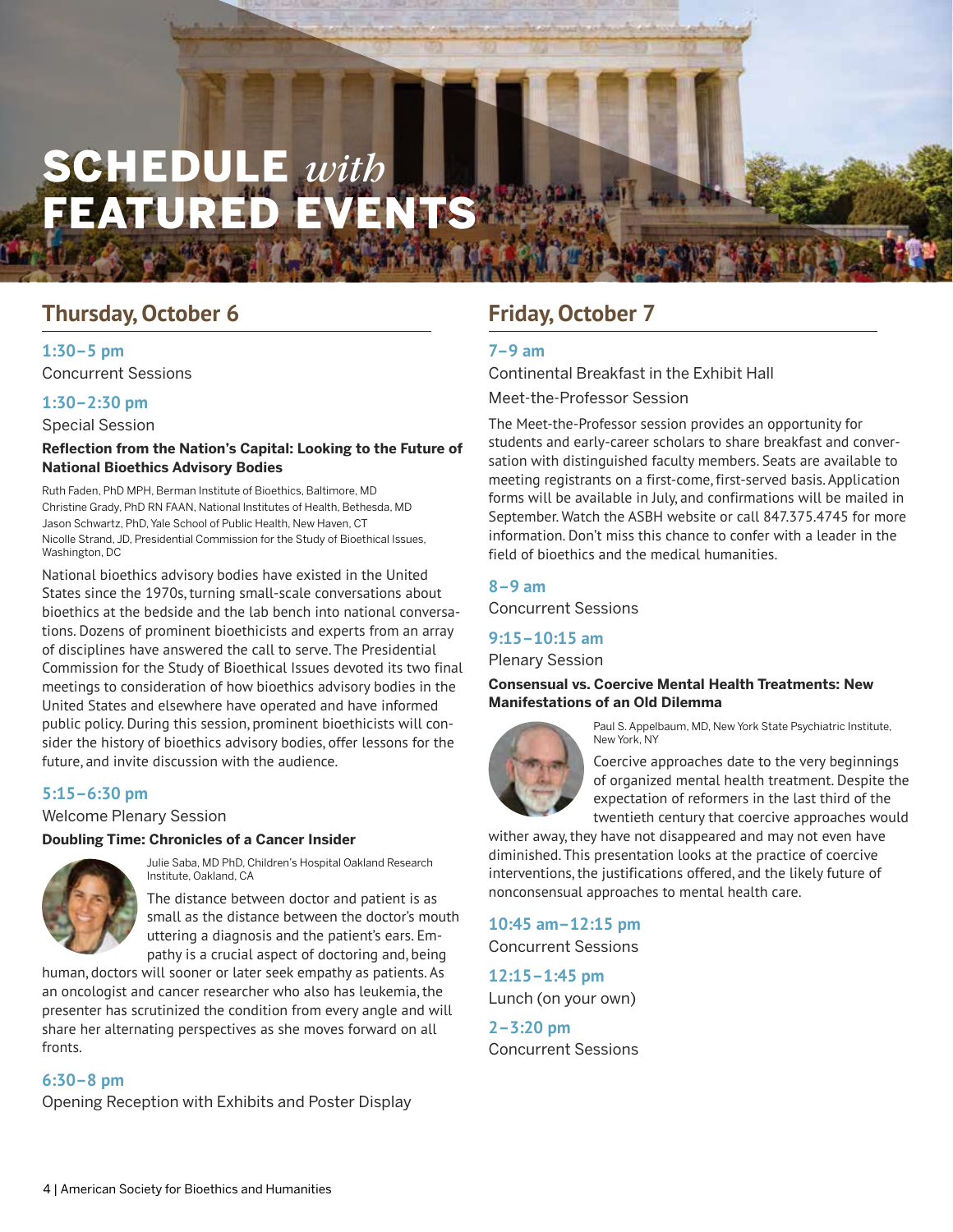#### **3:45–5:30 pm**

#### Annual Members' Meeting and Award Presentations

Distinguished Service Award Joseph Fins, MD MACP, Eric Kodish, MD, and Robert Pearlman, MD MPH

Lifetime Achievement Award Arthur Caplan, PhD President's Address

**6–7 pm**

Reception for New Members and Students

# **Saturday, October 8**

**7–9 am** Continental Breakfast in the Exhibit Hall

**8–9 am** Concurrent Sessions

#### **9:15–10:15 am**

Plenary Session

#### **Perinatal Hospice and Palliative Care: Continuing a Pregnancy When a Baby's Life Is Expected to Be Brief**



Amy Kuebelbeck, Freelance Writer, Saint Paul, MN

After receiving a prenatal diagnosis that their baby has a life-limiting condition, some parents wish to continue the pregnancy and embrace whatever time they may have with their child, even if it is only the time before the birth or a few

minutes after the birth. This relatively new patient population can be supported through the innovative model of perinatal hospice and palliative care, a compassionate and practical response to one of the most heartbreaking challenges of prenatal testing. The presenter will share her own story and offer insights through the words of many parents who have walked this path.

**10:45 am–12:15 pm** Concurrent Sessions

**12:15–1:45 pm** Lunch (on your own)

**2–5:30 pm** Concurrent Sessions

# **Sunday, October 9**

**7–8 am** Continental Breakfast

**8–9 am** Concurrent Sessions

**9:15–10:45 am** Workshops and Papers

**11 am–Noon** Concurrent Sessions

Before you make your travel plans, you'll want to check the ASBH website for complete information about concurrent session speakers and abstracts. On Sunday morning, for example, more than 50 workshops, panels, and papers are available to choose from. Before scheduling your departure

- check out the ASBH home page
- follow the link to a listing of speakers and abstracts
- consider all the offerings.

**Don't miss any of the exciting presentations!**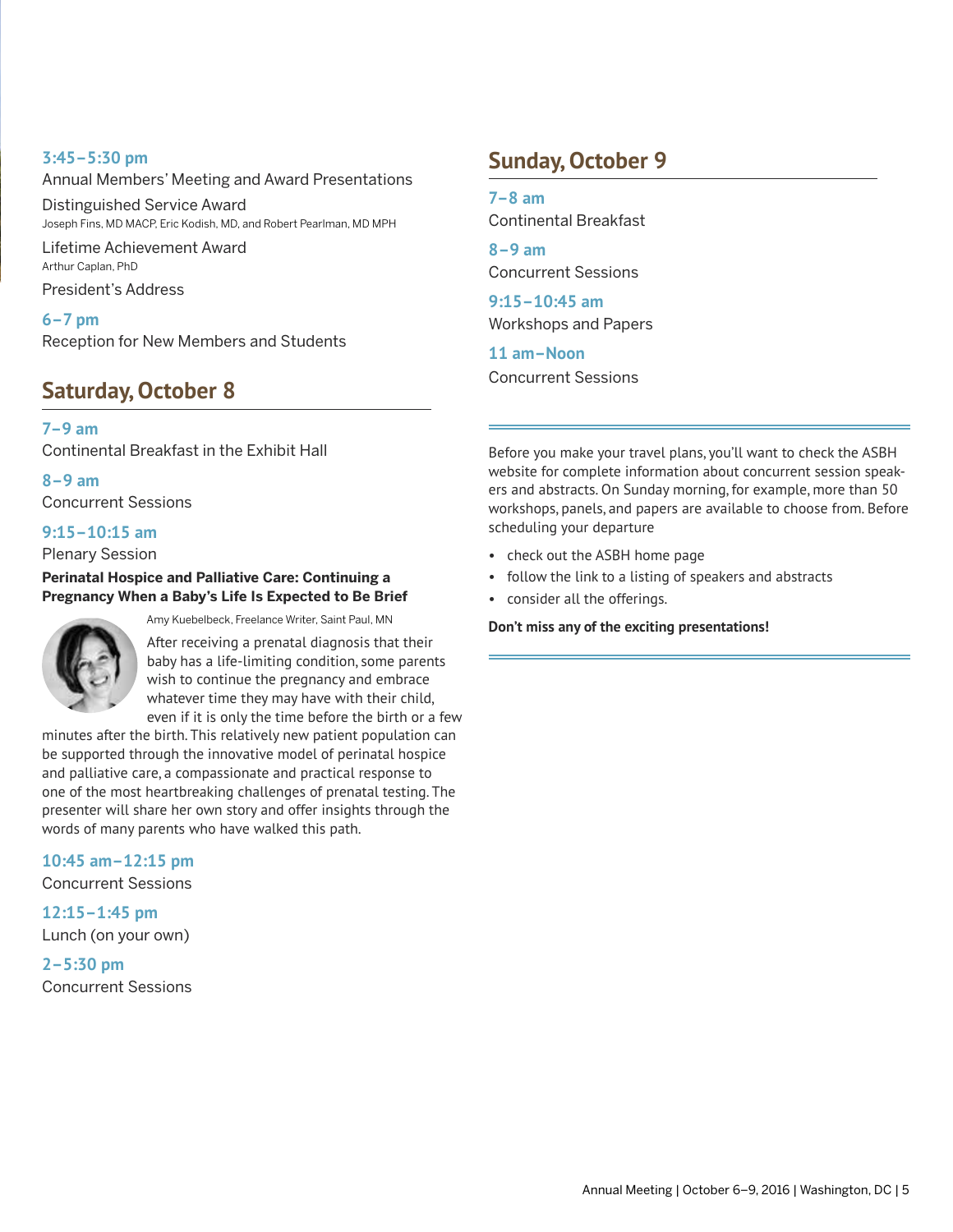# AFFINITY GROU MEETINGS

Affinity group meetings provide opportunities for attendees to gather around common interests and disciplines. Many feature distinguished speakers and cutting-edge research. Join ASBH and participate in this valuable networking opportunity throughout the year. For more information, visit the ASBH website at www.asbh.org.

**HARRISTER** 

# **Friday, October 7**

**12:45–1:45 pm** Animal Bioethics Conflict Resolution and Bioethics Ethics and Humanities Educators in the Health Professions Hospice and Palliative Care Jewish Bioethics Literature and Medicine Nursing Religion, Spirituality, and Bioethics Residency Social Work

#### **6–7 pm**

Bioethics and Christian Theology Dental Ethics Disability and Rehabilitation Ethics Ethical, Legal, and Social Implications (ELSI) History of Medical Ethics Law and Bioethics Mental Health Ethics and Policy Research Sexuality and Gender Identity

**THERMANY REAL PROPERTY** 

#### **Saturday, October 8**

**7–8 am** Organizational Ethics Surgical Ethics

#### **12:45–1:45 pm**

Environmental Bioethics Feminist Approaches to Bioethics Medical Decision Making **Neuroethics** Pediatric Ethics Philosophy of Medicine Rural Bioethics

#### **6–7 pm**

Clinical Ethics Consultation Philosophy Public Health Race and Culture/Ethnicity Reproduction **Students** Undergraduate Bioethics and Humanities Educators Visual Arts and Cultural Representations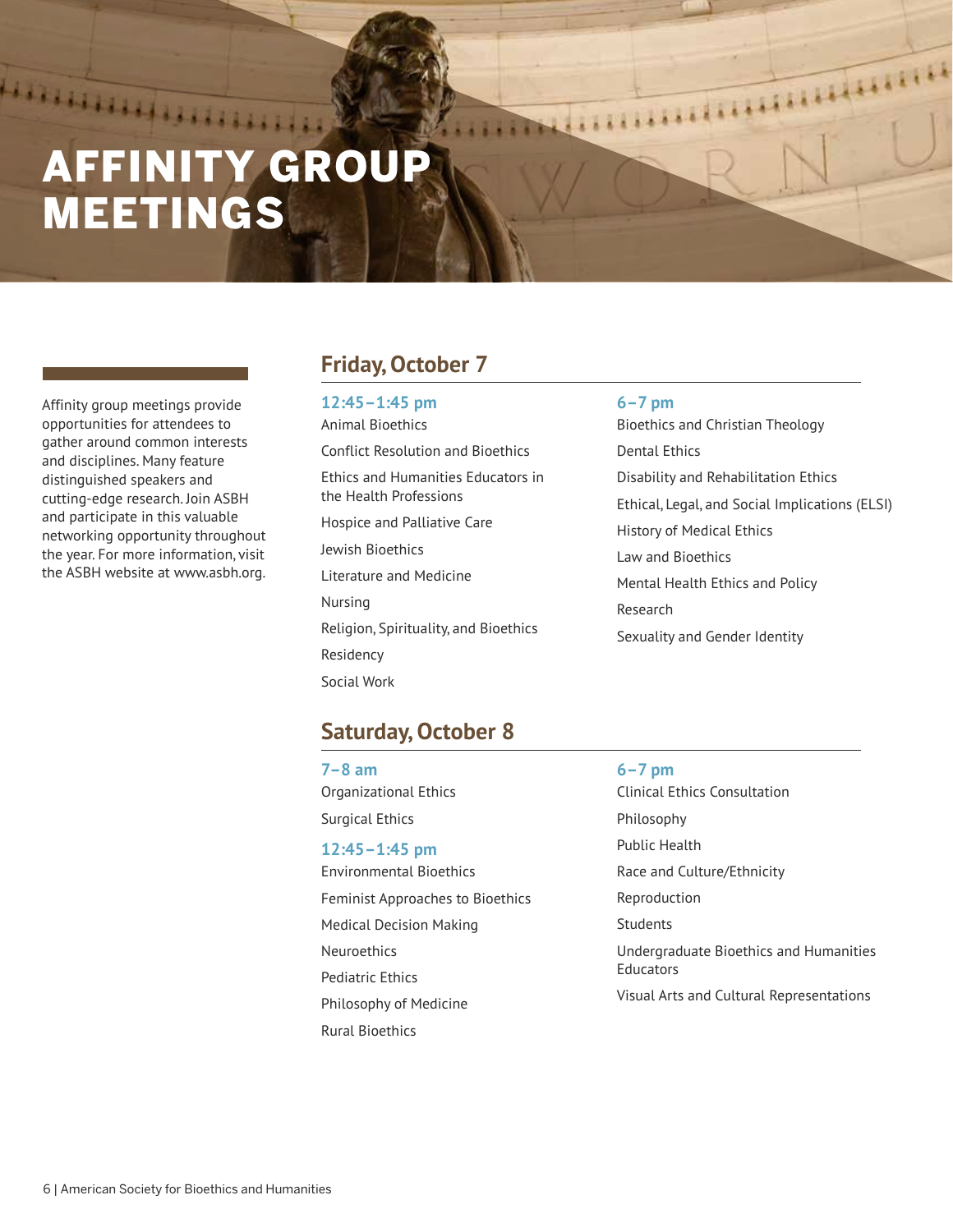# CAPITOL HILL ATTRACTIONS



Union Station houses 35 places to grab a quick lunch before joining your ASBH affinity group meeting. With its mix of eye-popping Beaux Arts and classical architecture, it will serve attendees as a one-stop destination for eating, shopping, and sight-seeing.



Within half a mile of the ASBH meeting hotel, the U.S. Botanic Garden is home to more than 10,000 varieties of orchids. The Botanic Garden also boasts primordial plants, medicinal plants, an exotic jungle, and a tropical rainforest.



Senate Park (just steps from the ASBH meeting hotel) is divided into two distinct sections. The lower section features a shallow reflecting pool flanked by wide pathways. The upper section, centered on a large fountain, a plaza, and a tree-lined lawn, connects to the Senate and Capitol grounds.



#### **HOTEL INFORMATION**

#### **Hyatt Regency Washington on Capitol Hill**

400 New Jersey Ave., NW Washington, DC 20001

**Reservations:** 1.888.421.1442

**Rate:** \$229

**Cutoff date for special rate:** September 12, 2016

**Online reservations:** https://resweb.passkey.com/ go/ASBHAnnualMeeting

Additional travel and destination information can be found on the ASBH website (www.asbh.org).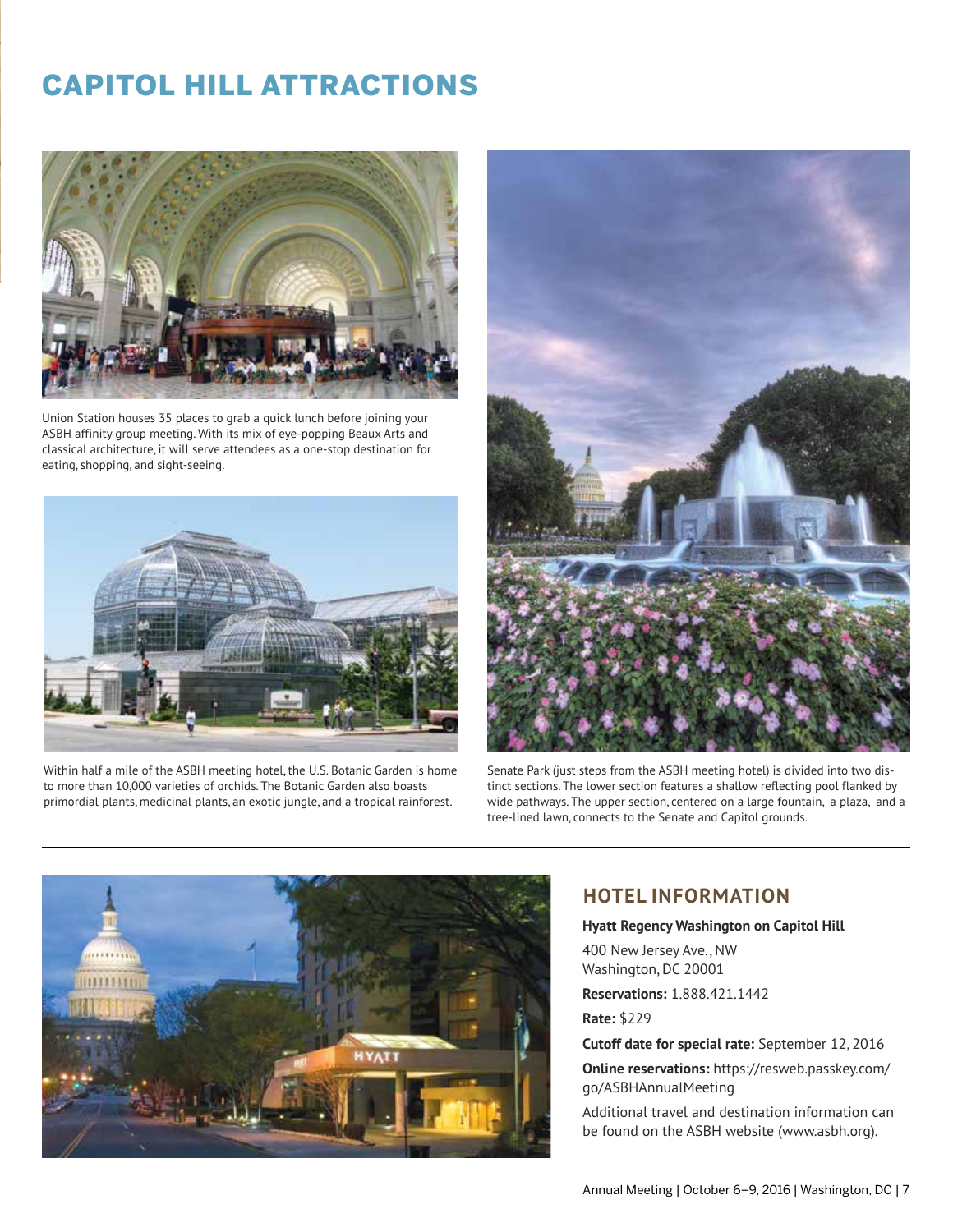# *About* THE ASBH ANNUAL MEETING

# **WHO SHOULD ATTEND**

The American Society of Bioethics and Humanities (ASBH) Annual Meeting is designed for physicians, nurses, attorneys, historians, philosophers, professors of literature and the humanities, members of the clergy, social workers, and others engaged in endeavors related to clinical and academic bioethics and the health-related humanities.

## **PURPOSE**

The ASBH Annual Meeting is an arena for interdisciplinary exchange among professionals in the fields of bioethics and the medical humanities.

# **OBJECTIVES**

After participating in this meeting, attendees should be able to

- discuss emerging issues in bioethics and the medical humanities
- discuss and apply recent research findings related to bioethics and the medical humanities
- reflect on the place of critical distance in bioethics and the medical humanities.

## **ACCREDITATION STATEMENT**



This activity has been planned and implemented by Creighton University Health Sciences Continuing Education (HSCE) and the American Society for Bioethics and Humanities for the advancement of patient care. Creighton University HSCE is

**JOINT ACCREDITATION"** INTERPROFESSIONAL CONTINUING EDUCATION

accredited by the American Nurses Credentialing Center (ANCC), the Accreditation Council for Pharmacy Education (ACPE), and the Accreditation Council for Continuing Medical Education (ACCME) to provide continuing education for the healthcare team.

# **DISCLOSURE POLICY**

It is the policy of Creighton University Health Sciences Continuing Education to ensure balance, independence, objectivity, and scientific rigor in all its educational activities. All faculty participating in this activity are expected to disclose to the audience any significant financial interest or other relationship they have with the manufacturer(s) of any commercial product(s) discussed in an educational presentation.

# **CONTINUING EDUCATION CREDIT**

The total credits for this conference are 27.5, as follows:

- Preconference (extra-cost) events: 3.5
- Thursday afternoon sessions: 4.0
- Friday sessions: 7.0
- Saturday sessions: 9.5
- Sunday sessions: 3.5

#### **Physicians**

Creighton University Health Sciences Continuing Education designates this live activity for a maximum of 27.5 *AMA PRA Category 1 Credit(s)*TM. Physicians should claim only the credit commensurate with the extent of their participation in the activity.

The American Academy of Physician Assistants (AAPA) accepts *AMA PRA Category 1 Credit(s)*™ from organizations accredited by the Accreditation Council for Continuing Medical Education (ACCME).

#### **Nurses**

Creighton University Health Sciences Continuing Education designates this activity for 27.5 contact hours for nurses. Nurses should claim only the credit commensurate with the extent of their participation in the activity.

#### *Nurses Licensed in Iowa and California*

This activity was planned and developed in accordance with the continuing education standards of the American Nurses Credentialing Center (ANCC). The Iowa Board of Nursing and the California Board of Nursing will honor ANCC continuing education for face-to-face programs held outside Iowa and California.

#### **Social Workers**

Approval of this activity by the National Association of Social Workers is pending.

#### **Other Attendees**

Other professionals who participate in this educational activity may submit their Statements of Attendance with their specific claim for continuing education units (CEUs) to their appropriate accrediting organizations or state boards for consideration of credit. Those participants are responsible for determining whether this activity meets the requirements for acceptable CEUs.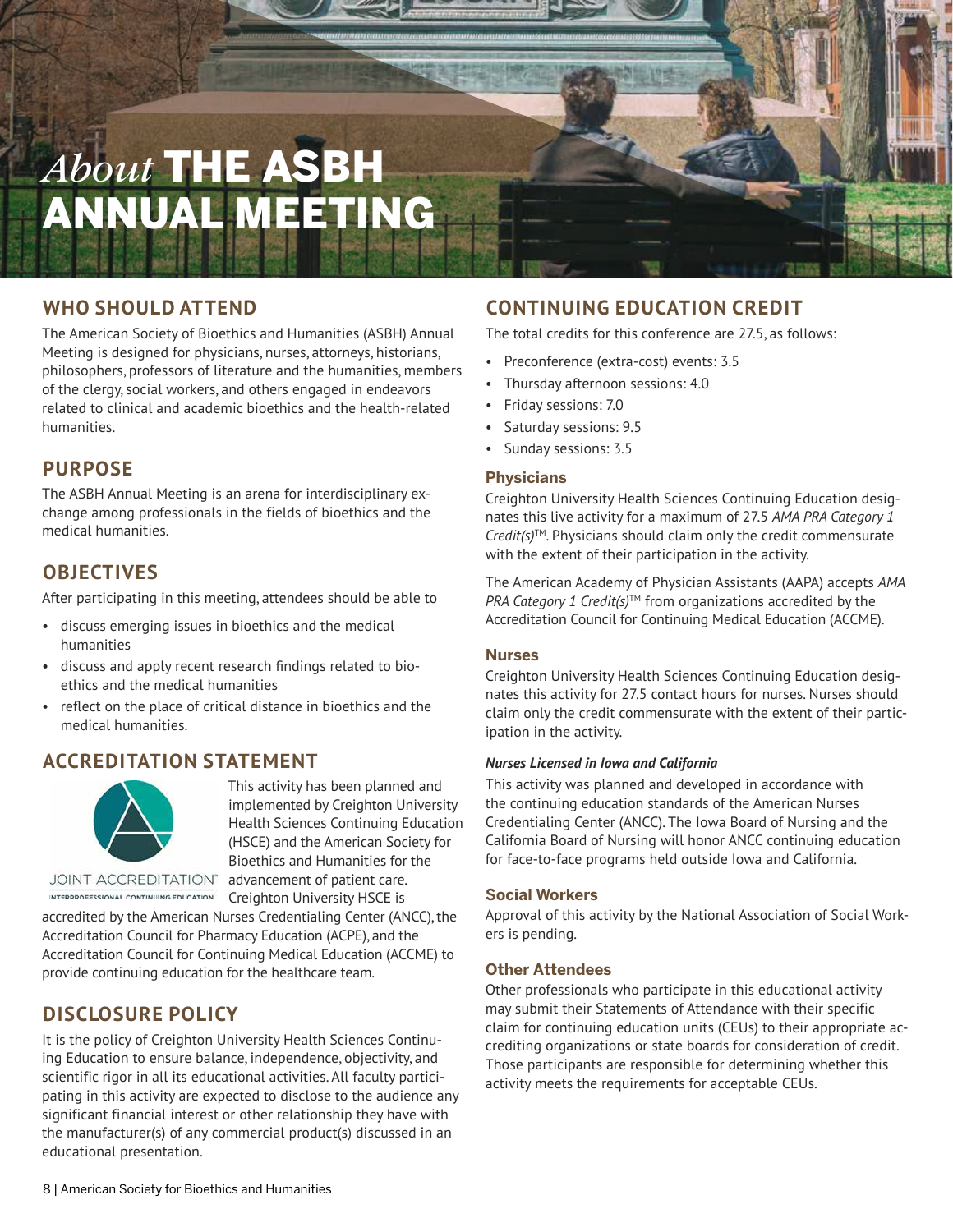## **PROGRAM COMMITTEE**

#### **Members**

Helen Chapple, PhD MA MSN RN Creighton University Omaha, NE

Anne Hudson Jones, PhD University of Texas Medical Branch Galveston, TX

Martin Kohn, PhD Cleveland Clinic Foundation Cleveland, OH

Craig Nelson, PhD CLS Kaiser Permanente Harbor City, CA

#### **Board Liaisons**

Amy Haddad, PhD RN Creighton University Omaha, NE

Alexander Kon, MD Naval Medical Center San Diego San Diego, CA

#### **ASBH MEMBERSHIP**

**Individual:** Individual membership in ASBH is open to all people with an interest in health care from disciplines such as philosophy, medicine, nursing, health policy, history, law, literature, and religion. Individual members receive all privileges and benefits of membership, including the right to vote and hold office in the society.

**Student:** Full-time undergraduate and graduate students may apply for student membership in ASBH. Proof of full-time student status is required. Student members receive all the privileges and benefits of regular members.

**Affiliate:** Institutions, organizations, associations, departments, networks, or companies such as publishers that are interested in bioethics and the health-related humanities are eligible for affiliate membership. Affiliate membership includes annual meeting registration for one person and discount opportunities for advertising and exhibiting through ASBH.

#### **Benefits**

- Discount on annual meeting registration
- Discounts on scholarly journals and publications
- Participation in affinity groups
- Opportunities for networking
- Online membership directory
- ASBH e-mail discussion groups
- Discount on members' mailing labels

#### **REGISTRATION**

The full registration fee includes

- the Thursday evening reception
- all educational sessions (excluding preconference workshops)
- continental breakfasts
- refreshment breaks.

#### **Member Registration**

You must be an ASBH member in good standing at the time you register to take advantage of the discounted member rate.

#### **Join and Register**

You can become an ASBH member and register for the conference at the reduced member rate. Check the join-and-register option and the appropriate membership category on the registration form.

#### **Student Registration**

If you are enrolled full time in a degree program, you may register at the student rate. A letter from a university department confirming full-time student status must accompany your registration. If you wish to register on site at the student rate without a letter from a university department confirming full-time student status, you will be required to provide a valid credit card number at the registration desk and a confirmation letter from a university within 2 weeks of the conference. If ASBH does not receive a confirmation letter by October 24, 2016, your credit card will be charged the difference between the student and the applicable member or nonmember registration rate.

#### **Guest Pass**

A guest pass is required if a spouse, domestic partner, or other family member wishes to accompany a registered attendee to plenary sessions and the exhibit hall.

#### **Deadlines**

The early registration deadline is **September 6, 2016.** You are encouraged to register by this date to take advantage of the early registration discount. The final registration deadline is **September 30, 2016.** After that date, you must call ASBH Member Services at 847.375.4745 before mailing or faxing your registration form. Please keep a copy of your registration form for your records.

#### **Deductibility of Expenses**

Consult your tax adviser for information regarding the deductibility of membership dues and registration fees.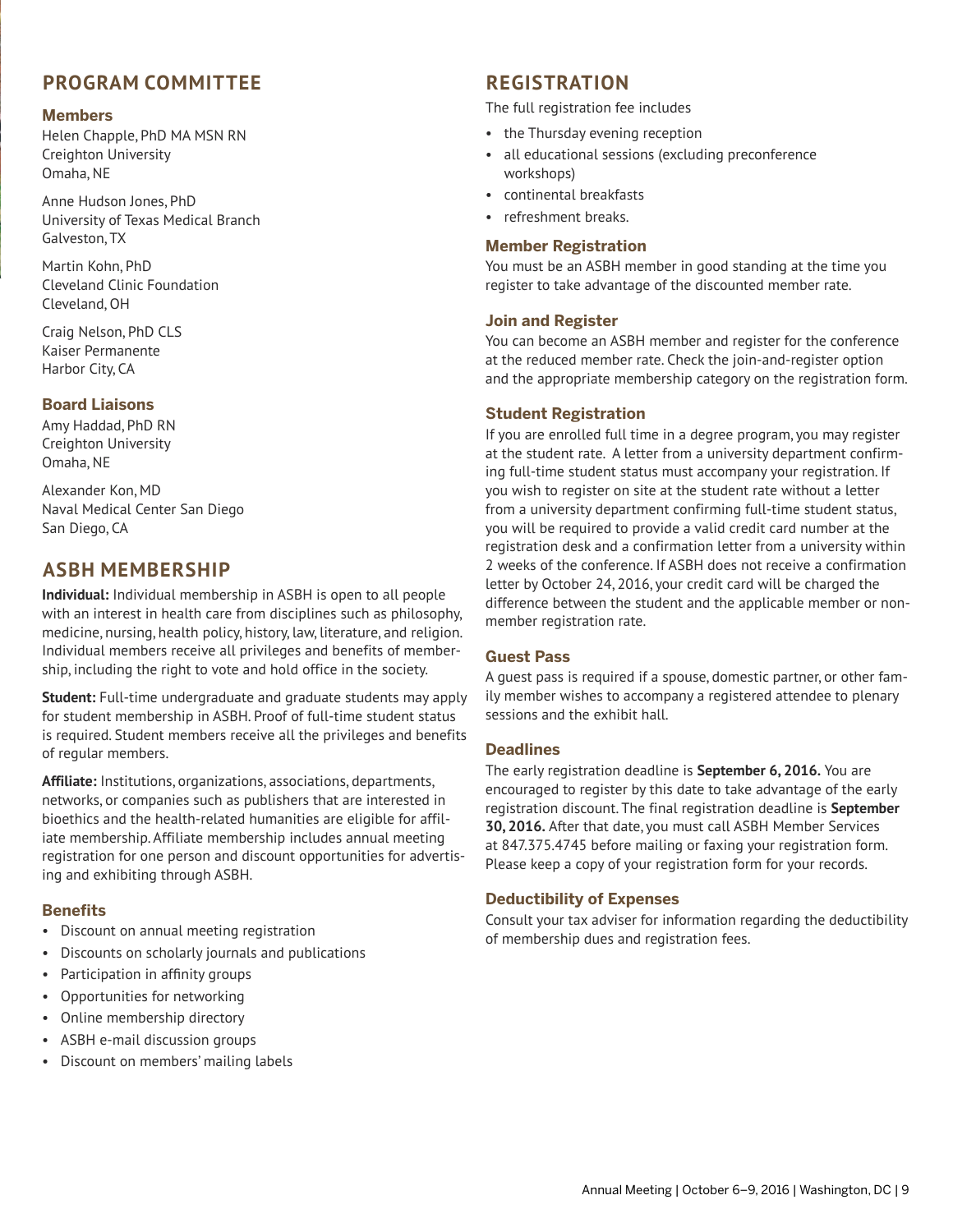# **EXHIBITS**

#### **EXHIBITORS (as of May 2016)**

- Albany Medical College
- Bioethics Institute, Loyola Marymount
- The Bioethics Program of Clarkson University and Icahn School of Medicine at Mount Sinai
- Case Western Reserve University Department of Bioethics
- Center for Medical Ethics and Health Policy
- Emory University Center for Ethics
- Georgetown University Press
- Harvard Medical School
- The Hastings Center
- Institute for Consultative Bioethics
- Johns Hopkins Berman Institute
- Johns Hopkins University Press
- *The Journal of Clinical Ethics* Kansas City University of
- Medicine and Biosciences
- King's College London
- Loyola University Chicago
- The MIT Press
- National Institutes of Health Clinical Center Department of Bioethics
- New York University Center for Bioethics
- Oxford University Press
- Presidential Commission for the Study of Bioethical Issues
- Saint Louis University
- Springer
- Taylor & Francis
- University of Pennsylvania
- Wake Forest University

**2016 ANNUAL MEETING SUPPORTERS**







WILEY

## **EXHIBIT SCHEDULE**

**Thursday, October 6 6:30–8 pm**

**Friday, October 7 7 am–4 pm**

**Saturday, October 8 7 am–1 pm**

Opportunities are available to exhibit, advertise in the program book, and support a product or event during the meeting. Contact Chris Schroll at 847.375.3661 for more information.

# **CAREER ADVANCEMENT OPPORTUNITIES**

In addition to a wide choice of topics and educational formats to enhance your understanding of bioethics and the medical humanities, the ASBH annual meeting offers many opportunities for professional development. The exhibit hall is at the center of the conference, where you can

- connect with colleagues
- introduce yourself to leaders in the field
- network with publishers
- peruse the latest publications
- meet with potential employers at the most prestigious bioethics and humanities programs in the country.

Don't miss this meeting and its many opportunities to advance your career.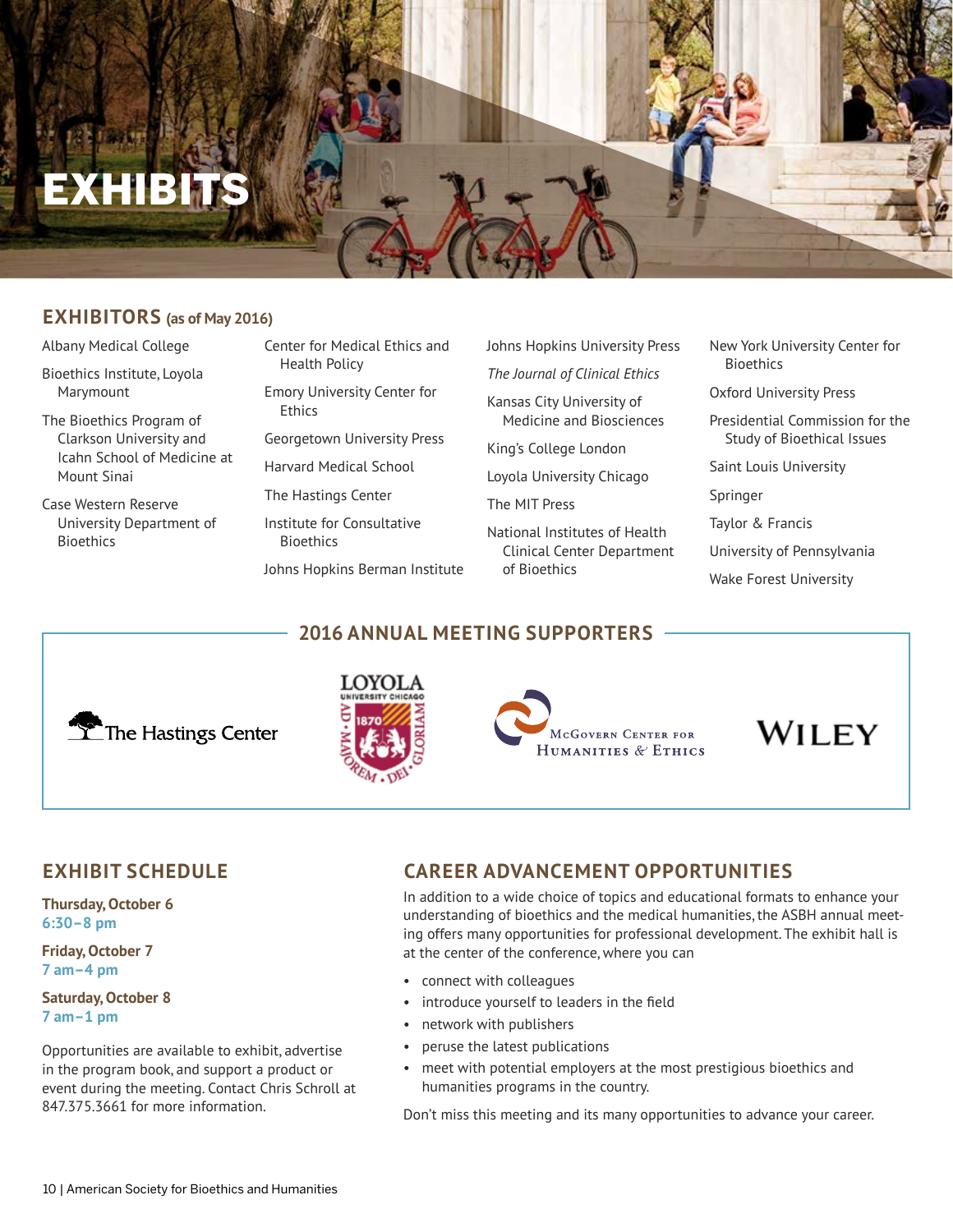| <b>ASBH 18th Annual Meeting Registration</b>                                      |                                                                                                                                                                                                                               |                                                                                                                                                                                            |                                                          |                                                                         |                                                                                                                                                                                                                                                                                                                                                                                                                                                                                                                                                                                                                                                          | For Office Use Only                                       |  |
|-----------------------------------------------------------------------------------|-------------------------------------------------------------------------------------------------------------------------------------------------------------------------------------------------------------------------------|--------------------------------------------------------------------------------------------------------------------------------------------------------------------------------------------|----------------------------------------------------------|-------------------------------------------------------------------------|----------------------------------------------------------------------------------------------------------------------------------------------------------------------------------------------------------------------------------------------------------------------------------------------------------------------------------------------------------------------------------------------------------------------------------------------------------------------------------------------------------------------------------------------------------------------------------------------------------------------------------------------------------|-----------------------------------------------------------|--|
| October 6-9, 2016 . Hyatt Regency on Capitol Hill . Washington, DC                |                                                                                                                                                                                                                               |                                                                                                                                                                                            |                                                          |                                                                         |                                                                                                                                                                                                                                                                                                                                                                                                                                                                                                                                                                                                                                                          |                                                           |  |
|                                                                                   | Please print or type clearly. Use a separate form for each registrant and duplicate as necessary.                                                                                                                             |                                                                                                                                                                                            |                                                          |                                                                         |                                                                                                                                                                                                                                                                                                                                                                                                                                                                                                                                                                                                                                                          |                                                           |  |
|                                                                                   |                                                                                                                                                                                                                               |                                                                                                                                                                                            |                                                          |                                                                         |                                                                                                                                                                                                                                                                                                                                                                                                                                                                                                                                                                                                                                                          |                                                           |  |
|                                                                                   |                                                                                                                                                                                                                               |                                                                                                                                                                                            |                                                          |                                                                         |                                                                                                                                                                                                                                                                                                                                                                                                                                                                                                                                                                                                                                                          |                                                           |  |
|                                                                                   |                                                                                                                                                                                                                               |                                                                                                                                                                                            |                                                          |                                                                         |                                                                                                                                                                                                                                                                                                                                                                                                                                                                                                                                                                                                                                                          |                                                           |  |
|                                                                                   |                                                                                                                                                                                                                               |                                                                                                                                                                                            |                                                          |                                                                         |                                                                                                                                                                                                                                                                                                                                                                                                                                                                                                                                                                                                                                                          |                                                           |  |
|                                                                                   |                                                                                                                                                                                                                               |                                                                                                                                                                                            |                                                          |                                                                         |                                                                                                                                                                                                                                                                                                                                                                                                                                                                                                                                                                                                                                                          |                                                           |  |
|                                                                                   | *Confirmation of your registration will be sent only via e-mail to the e-mail address that you provide here.                                                                                                                  |                                                                                                                                                                                            |                                                          |                                                                         |                                                                                                                                                                                                                                                                                                                                                                                                                                                                                                                                                                                                                                                          |                                                           |  |
|                                                                                   |                                                                                                                                                                                                                               |                                                                                                                                                                                            |                                                          |                                                                         |                                                                                                                                                                                                                                                                                                                                                                                                                                                                                                                                                                                                                                                          |                                                           |  |
|                                                                                   |                                                                                                                                                                                                                               |                                                                                                                                                                                            |                                                          |                                                                         |                                                                                                                                                                                                                                                                                                                                                                                                                                                                                                                                                                                                                                                          |                                                           |  |
|                                                                                   | (SA) 그 내 I will be using a wheelchair at the conference. (Information needed to project space accommodation for meeting rooms and other functions.) (SDV) I I will need a vegetarian meal. (OTH) I have other needs. Please c |                                                                                                                                                                                            |                                                          |                                                                         |                                                                                                                                                                                                                                                                                                                                                                                                                                                                                                                                                                                                                                                          |                                                           |  |
|                                                                                   | To register, make your selections in the boxes below. Add the subtotals and indicate the total amount in Box H.                                                                                                               |                                                                                                                                                                                            |                                                          |                                                                         |                                                                                                                                                                                                                                                                                                                                                                                                                                                                                                                                                                                                                                                          |                                                           |  |
|                                                                                   | Full Meeting Registration-October 6-9                                                                                                                                                                                         |                                                                                                                                                                                            | Е<br>National Geographic Museum Tour-Thursday, October 6 |                                                                         |                                                                                                                                                                                                                                                                                                                                                                                                                                                                                                                                                                                                                                                          |                                                           |  |
|                                                                                   | (Be sure to complete Box D or E.)<br><b>Registration Rates</b>                                                                                                                                                                | On or Before<br>After<br>9/6/2016<br>9/6/2016<br>$\square$ \$400<br>$\square$ \$500                                                                                                        |                                                          | (See page 3 for description.)<br>9:30 am-Noon<br> 0  0  4               | $\frac{1}{30}$                                                                                                                                                                                                                                                                                                                                                                                                                                                                                                                                                                                                                                           |                                                           |  |
|                                                                                   | <b>ASBH Member</b>                                                                                                                                                                                                            |                                                                                                                                                                                            |                                                          | Subtotal E \$                                                           |                                                                                                                                                                                                                                                                                                                                                                                                                                                                                                                                                                                                                                                          |                                                           |  |
|                                                                                   | Nonmember                                                                                                                                                                                                                     | $\Box$ \$700                                                                                                                                                                               | $\square$ \$800                                          |                                                                         |                                                                                                                                                                                                                                                                                                                                                                                                                                                                                                                                                                                                                                                          |                                                           |  |
|                                                                                   | Student*<br>Join and Register (regular member)                                                                                                                                                                                | $\Box$ \$95<br>$\square$ \$400                                                                                                                                                             | $\square$ \$195<br>$\square$ \$500                       | <b>Affinity Group Meetings</b> (See page 6.)                            |                                                                                                                                                                                                                                                                                                                                                                                                                                                                                                                                                                                                                                                          | . F                                                       |  |
|                                                                                   | Join and Register (student)                                                                                                                                                                                                   | $\square$ \$95                                                                                                                                                                             | $\square$ \$195                                          | $\Box$ Animal Bioethics (AB)<br>Bioethics & Christian                   | History of Medical Ethics<br>(HME)                                                                                                                                                                                                                                                                                                                                                                                                                                                                                                                                                                                                                       | Public Health (PH)<br>Race & Culture/Ethnicity (RCE)      |  |
|                                                                                   | Membership Rates                                                                                                                                                                                                              | Meeting Fee Subtotal \$                                                                                                                                                                    |                                                          | Theology (BCT)                                                          | $\Box$ Hospice & Palliative Care (HPC)                                                                                                                                                                                                                                                                                                                                                                                                                                                                                                                                                                                                                   | Religion, Spirituality, &                                 |  |
|                                                                                   | Annual Income                                                                                                                                                                                                                 | Dues                                                                                                                                                                                       |                                                          | □ Clinical Ethics Consultation<br>(CEC)                                 | $\Box$ Jewish Bioethics (JB)<br>$\Box$ Law & Bioethics (LB)                                                                                                                                                                                                                                                                                                                                                                                                                                                                                                                                                                                              | Bioethics (RSB)<br>$\Box$ Reproduction (RE)               |  |
|                                                                                   | Less than \$35,000<br>\$35,000-\$64,999                                                                                                                                                                                       | $\square$ \$60<br>$\Box$ \$105                                                                                                                                                             |                                                          | □ Conflict Resolution &                                                 | $\Box$ Literature & Medicine (LM)                                                                                                                                                                                                                                                                                                                                                                                                                                                                                                                                                                                                                        | $\Box$ Research (RES)                                     |  |
|                                                                                   | \$65,000-\$79,999                                                                                                                                                                                                             | $\square$ \$135                                                                                                                                                                            |                                                          | Bioethics (CRB)<br>$\Box$ Dental Ethics (DE)                            | Medical Decision Making                                                                                                                                                                                                                                                                                                                                                                                                                                                                                                                                                                                                                                  | $\Box$ Residency (RIG)                                    |  |
|                                                                                   | \$80,000-\$99,999<br>\$100,000-\$149,999                                                                                                                                                                                      | $\square$ \$170<br>$\Box$ \$215                                                                                                                                                            |                                                          | □ Disability & Rehabilitation                                           | (MDM)<br>Mental Health Ethics & Policy                                                                                                                                                                                                                                                                                                                                                                                                                                                                                                                                                                                                                   | $\Box$ Rural Bioethics (RB)                               |  |
|                                                                                   | \$150,000 and up                                                                                                                                                                                                              | $\square$ \$270                                                                                                                                                                            |                                                          | Ethics (DRE)                                                            | (MHP)                                                                                                                                                                                                                                                                                                                                                                                                                                                                                                                                                                                                                                                    | Sexuality & Gender Identity (SGI)                         |  |
|                                                                                   | Student*<br>*Full-time student in a degree program                                                                                                                                                                            | $\square$ \$40<br><b>Membership Dues Subtotal \$</b>                                                                                                                                       |                                                          | Ethical, Legal, & Social<br>Implications (ELSI)                         | $\Box$ Neuroethics (NEU)                                                                                                                                                                                                                                                                                                                                                                                                                                                                                                                                                                                                                                 | Social Work (SW)<br>$\Box$ Students (SI)                  |  |
|                                                                                   | (See page 9 for details.)                                                                                                                                                                                                     | Subtotal A \$                                                                                                                                                                              |                                                          | Environmental Bioethics (EB)                                            | Nursing (NUR)<br>Organizational Ethics (OE)                                                                                                                                                                                                                                                                                                                                                                                                                                                                                                                                                                                                              | $\Box$ Surgical Ethics (SE)                               |  |
|                                                                                   |                                                                                                                                                                                                                               |                                                                                                                                                                                            |                                                          | Ethics & Humanities Educators<br>in the Health Professions (EH)         | $\Box$ Pediatric Ethics (PE)                                                                                                                                                                                                                                                                                                                                                                                                                                                                                                                                                                                                                             | □ Undergraduate Bioethics &<br>Humanities Educators (UBE) |  |
|                                                                                   | 1-Day or Weekend Meeting Registration (for registrants attending 1 day of the                                                                                                                                                 | meeting or Saturday and Sunday only)                                                                                                                                                       | $\mathbf{B}$                                             | $\Box$ Feminist Approaches to<br>Bioethics (FAB)                        | $\Box$ Philosophy (PHI)                                                                                                                                                                                                                                                                                                                                                                                                                                                                                                                                                                                                                                  | □ Visual Arts & Cultural                                  |  |
|                                                                                   | Check the day you will attend.<br>$\Box$ Thursday                                                                                                                                                                             |                                                                                                                                                                                            |                                                          |                                                                         | Philosophy of Medicine (POM)                                                                                                                                                                                                                                                                                                                                                                                                                                                                                                                                                                                                                             | Representations (VAR)                                     |  |
|                                                                                   | Saturday and Sunday                                                                                                                                                                                                           | $\Box$ Friday<br>On or Before<br>After<br>9/6/2016<br>9/6/2016<br>Member Daily or Weekend<br>$\square$ \$225<br>$\square$ \$275<br>$\square$ \$375<br>□\$425<br>Nonmember Daily or Weekend |                                                          | G<br>Guest Pass <sup>1</sup> \$55 (GUEST) (See page 9 for description.) |                                                                                                                                                                                                                                                                                                                                                                                                                                                                                                                                                                                                                                                          |                                                           |  |
|                                                                                   |                                                                                                                                                                                                                               |                                                                                                                                                                                            |                                                          |                                                                         | Subtotal G \$                                                                                                                                                                                                                                                                                                                                                                                                                                                                                                                                                                                                                                            |                                                           |  |
|                                                                                   |                                                                                                                                                                                                                               |                                                                                                                                                                                            |                                                          |                                                                         |                                                                                                                                                                                                                                                                                                                                                                                                                                                                                                                                                                                                                                                          | $\overline{\mathbf{H}}$                                   |  |
|                                                                                   | Student Daily or Weekend*<br>*Full-time student in a degree program (see page 9 for details).                                                                                                                                 | $\square$ \$55<br>Subtotal B \$                                                                                                                                                            | □\$105                                                   |                                                                         | Total Amount Due $(A \text{ or } B) + C + (D \text{ or } E) + G$ \$                                                                                                                                                                                                                                                                                                                                                                                                                                                                                                                                                                                      |                                                           |  |
|                                                                                   | <b>Payment</b>                                                                                                                                                                                                                |                                                                                                                                                                                            |                                                          |                                                                         |                                                                                                                                                                                                                                                                                                                                                                                                                                                                                                                                                                                                                                                          |                                                           |  |
|                                                                                   | <b>Continuing Education Credit</b><br>Individuals seeking credit may select from among three types. Note the processing fee for receiving continuing                                                                          |                                                                                                                                                                                            |                                                          | $\Box$ Check (enclosed)                                                 |                                                                                                                                                                                                                                                                                                                                                                                                                                                                                                                                                                                                                                                          |                                                           |  |
|                                                                                   | education credit.                                                                                                                                                                                                             |                                                                                                                                                                                            |                                                          | • Make check payable to ASBH.                                           |                                                                                                                                                                                                                                                                                                                                                                                                                                                                                                                                                                                                                                                          |                                                           |  |
|                                                                                   | (CME) □ Continuing Medical Education \$180<br>(CNE) □ Continuing Nursing Education \$100                                                                                                                                      |                                                                                                                                                                                            |                                                          | • Checks not in U.S. funds will be returned.                            | • A charge of \$25 will apply to checks returned for insufficient funds.                                                                                                                                                                                                                                                                                                                                                                                                                                                                                                                                                                                 |                                                           |  |
|                                                                                   | Subtotal C \$<br>(SW) <a>[Social Work Continuing Education \$65]</a>                                                                                                                                                          |                                                                                                                                                                                            |                                                          | MasterCard<br>$\Box$ VISA<br>$\Box$                                     |                                                                                                                                                                                                                                                                                                                                                                                                                                                                                                                                                                                                                                                          | <b>DISCOVER</b>                                           |  |
|                                                                                   | D<br>Preconference Sessions-Thursday, October 6                                                                                                                                                                               |                                                                                                                                                                                            |                                                          |                                                                         | • If rebilling of a credit card charge is necessary, a \$25 processing fee will be charged.                                                                                                                                                                                                                                                                                                                                                                                                                                                                                                                                                              |                                                           |  |
|                                                                                   | (See page 3 for descriptions and codes.)<br>Nonmember <sub>3150</sub><br>Student* $\Box$ \$50<br>Member   \$90                                                                                                                |                                                                                                                                                                                            |                                                          |                                                                         |                                                                                                                                                                                                                                                                                                                                                                                                                                                                                                                                                                                                                                                          |                                                           |  |
|                                                                                   |                                                                                                                                                                                                                               |                                                                                                                                                                                            |                                                          | Account number                                                          | <b>Expiration date</b>                                                                                                                                                                                                                                                                                                                                                                                                                                                                                                                                                                                                                                   |                                                           |  |
| Subtotal D \$<br>*Full-time student in a degree program (see page 9 for details). |                                                                                                                                                                                                                               |                                                                                                                                                                                            |                                                          | Signature                                                               |                                                                                                                                                                                                                                                                                                                                                                                                                                                                                                                                                                                                                                                          |                                                           |  |
|                                                                                   | 4 easy ways to register                                                                                                                                                                                                       | Cardholder's name (Please print.)<br>In the event of a miscalculation, I authorize ASBH to charge to this credit card an amount ASBH reasonably deems to be accurate.                      |                                                          |                                                                         |                                                                                                                                                                                                                                                                                                                                                                                                                                                                                                                                                                                                                                                          |                                                           |  |
|                                                                                   | <b>Online</b> www.asbh.org<br>credit card payment only                                                                                                                                                                        | Fax 847.375.6482<br>credit card payment only                                                                                                                                               |                                                          |                                                                         | If payment does not accompany this form, your registration will not be processed.                                                                                                                                                                                                                                                                                                                                                                                                                                                                                                                                                                        |                                                           |  |
|                                                                                   | <b>Mail</b> ASBH Conference<br>8735 W. Higgins Rd., Ste. 300<br>Chicago, IL 60631                                                                                                                                             | Phone 847.375.4745<br>credit card payment only                                                                                                                                             |                                                          |                                                                         | <b>Cancellation policy:</b> All cancellation requests must be made in writing. A \$75 processing fee applies to all cancellations.<br>No refunds will be made on cancellations postmarked after September 22, 2016. All refunds will be processed after the<br>meeting. ASBH reserves the right to substitute faculty or cancel or reschedule sessions because of low enrollment or other<br>unforeseen circumstances. If ASBH must cancel the meeting, registrants will receive a full credit for or refund of their paid<br>registration fees. ASBH cannot issue refunds for lodging, airfare, or any other expenses related to attending the meeting. |                                                           |  |

F